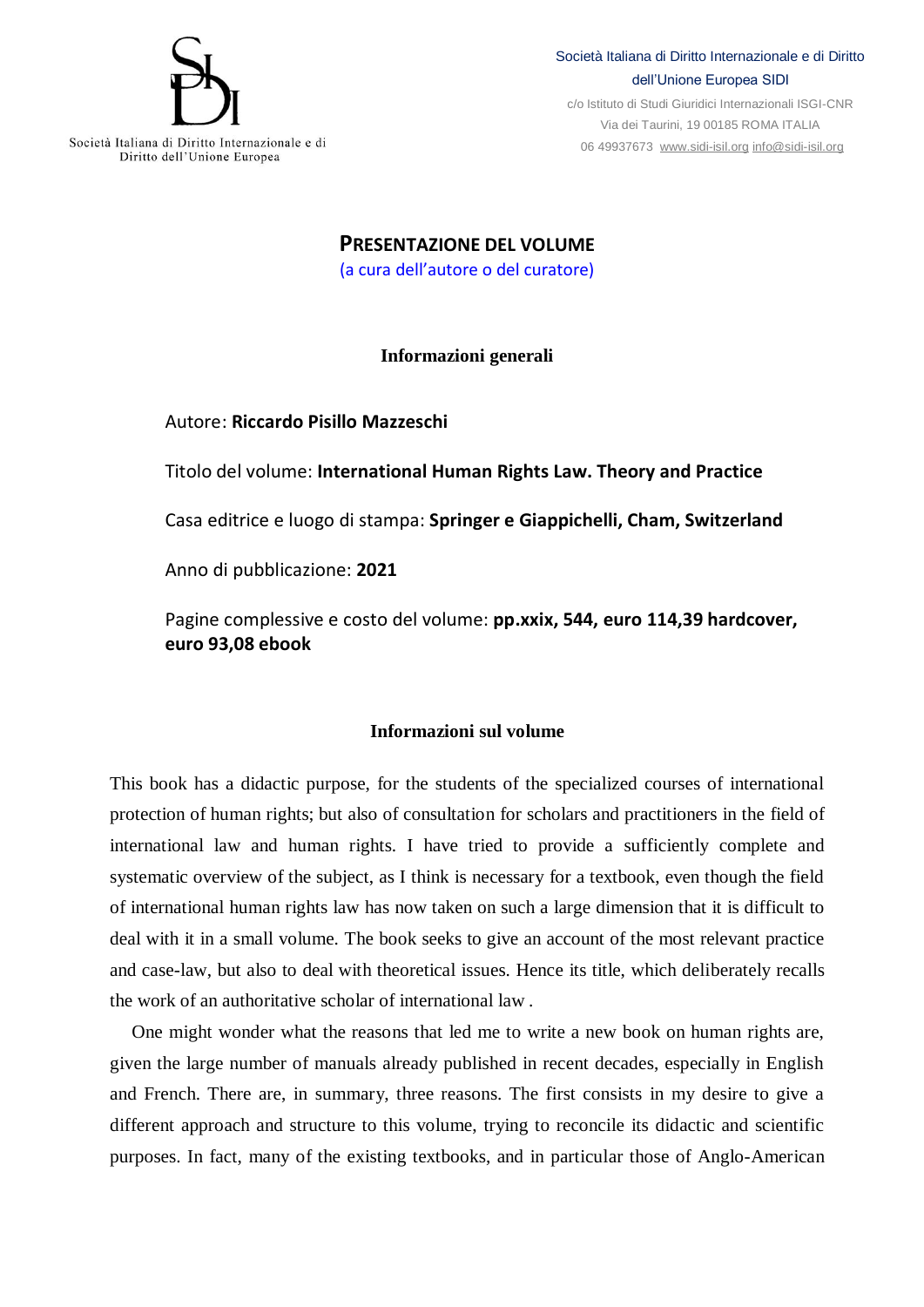doctrine, privileging the didactic and expositive purpose of the subject, focus on the description of the institutional part of the international protection of human rights (conventional systems, organs and procedures) or deal only with some human rights. In my opinion, this structural choice is not convincing. In fact, even if one wanted to place oneself in a predominantly didactic perspective, it must be considered that students do not need to receive much information and detailed descriptions, which they can easily find on the Internet and which they soon tend to forget, but rather to reflect on concepts, theories and systematic framings. Only these reflections are formative for young jurists and help to understand how the law works, including international human rights law. In other words, for me there is no conflict, but rather a necessary synergy, between the educational and scientific purpose of a textbook. Of course, this does not mean that my intention to combine theory, practice and a certain completeness of the subject in the book has really succeeded.

The second, even more important, reason derives from my conviction that international human rights law should not be studied (as occurs in almost all manuals) as a specific legal regime, separate and autonomous from the overall system of international law; but as a regime that is fully integrated into the international legal order, which follows the inspiring principles of the latter, and which has, in turn, had a strong impact on the structure and content of contemporary international law. This book has as its dominant theme the mutual relationship between international human rights law and general international law. Following this approach, I have chosen to devote little space to the institutional aspects (Part IV) and to deepen instead the themes of the impact of human rights on the entire international order (Part I), on the sources (Part II), on obligations (Part III), as well as the part of the book that deals with the content of "fundamental" human rights (Part V), without neglecting other rights (Part VI). I am aware that this choice may have had some negative effects on the homogeneity of the book, since it has led to a deeper study of some subjects and a more concise treatment of others.

Finally, the third motivation for this book is linked to my general conception of international law, from the point of view of the theory of law. The volume is the result of reflections I have been doing for a couple of decades on human rights; but which are linked to studies on more general themes of international law, which have led me to follow a *fil rouge* that has developed over time and which has come to be linked to a certain conception on the deontological foundation of law. This scientific path, influenced by my growing attention to human rights, has led me to a critical attitude towards the theory of formal positivism (while recognizing the rigor of its method) and to cultivate an interest in "anti-formalist" theories (e.g., the modern normative theory of law), which recover an openness to the ethical-political values of law. From this general approach also derived the idea that it is intellectually stimulating to study not